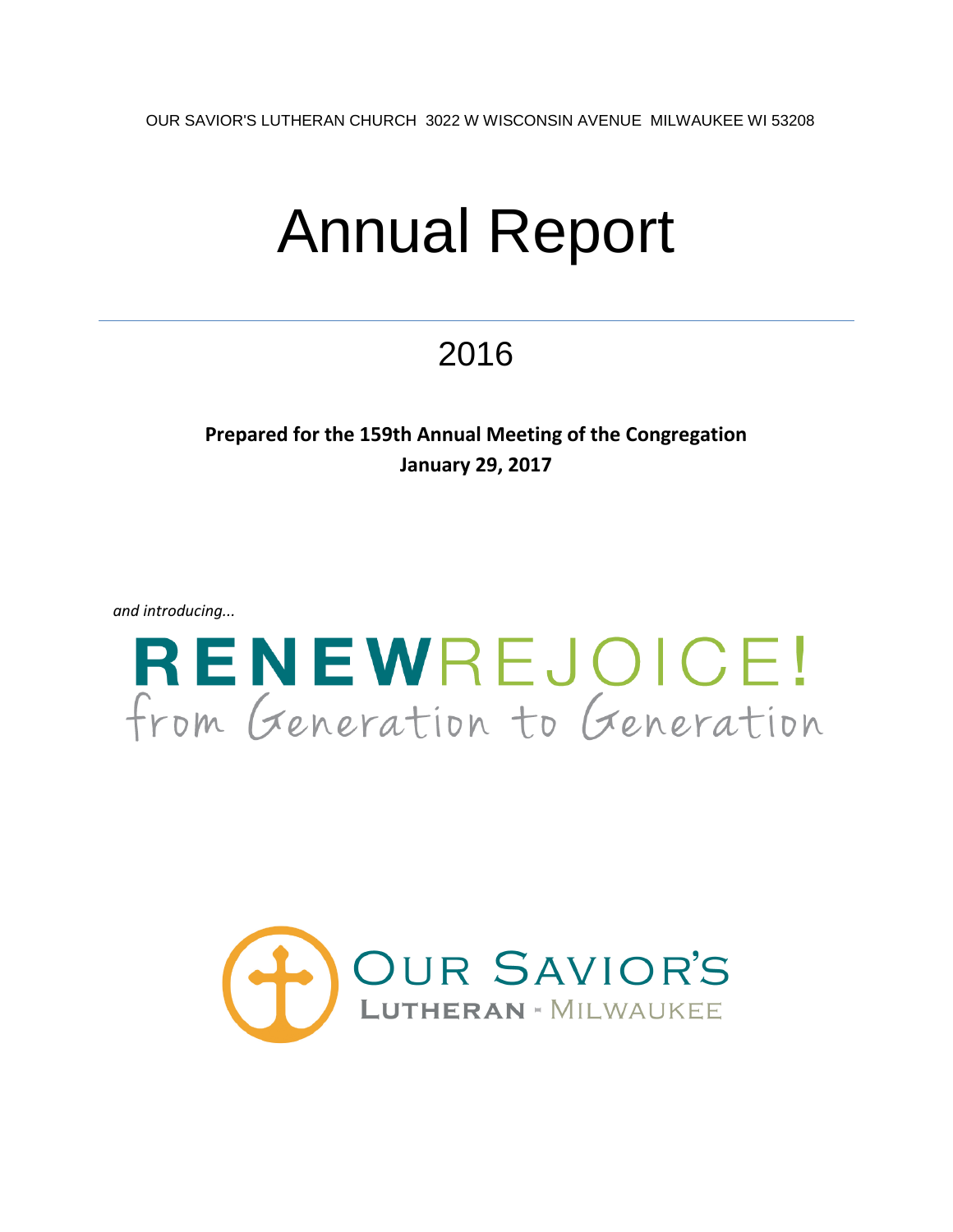### **TABLE OF CONTENTS**

| AGENDA FOR ANNUAL CONGREGATIONAL MEETING | 3              |
|------------------------------------------|----------------|
| <b>STAFF &amp; LEADERSHIP</b>            | 4              |
| <b>MINUTES</b>                           | $5 - 7$        |
| <b>REPORT OF THE PASTOR</b>              | $\overline{7}$ |
| <b>REPORT OF THE PRESIDENT</b>           | 8              |
| REPORT OF THE TREASURER                  | 9              |
| <b>2016 FINANCIAL REPORT</b>             | $11 - 15$      |
| PROPOSED 2017 BUDGET                     | 12             |
| <b>MINISTRY TEAM and other REPORTS</b>   | $16 - 19$      |
| <b>MEMBERSHIP STATISTICS</b>             | 20             |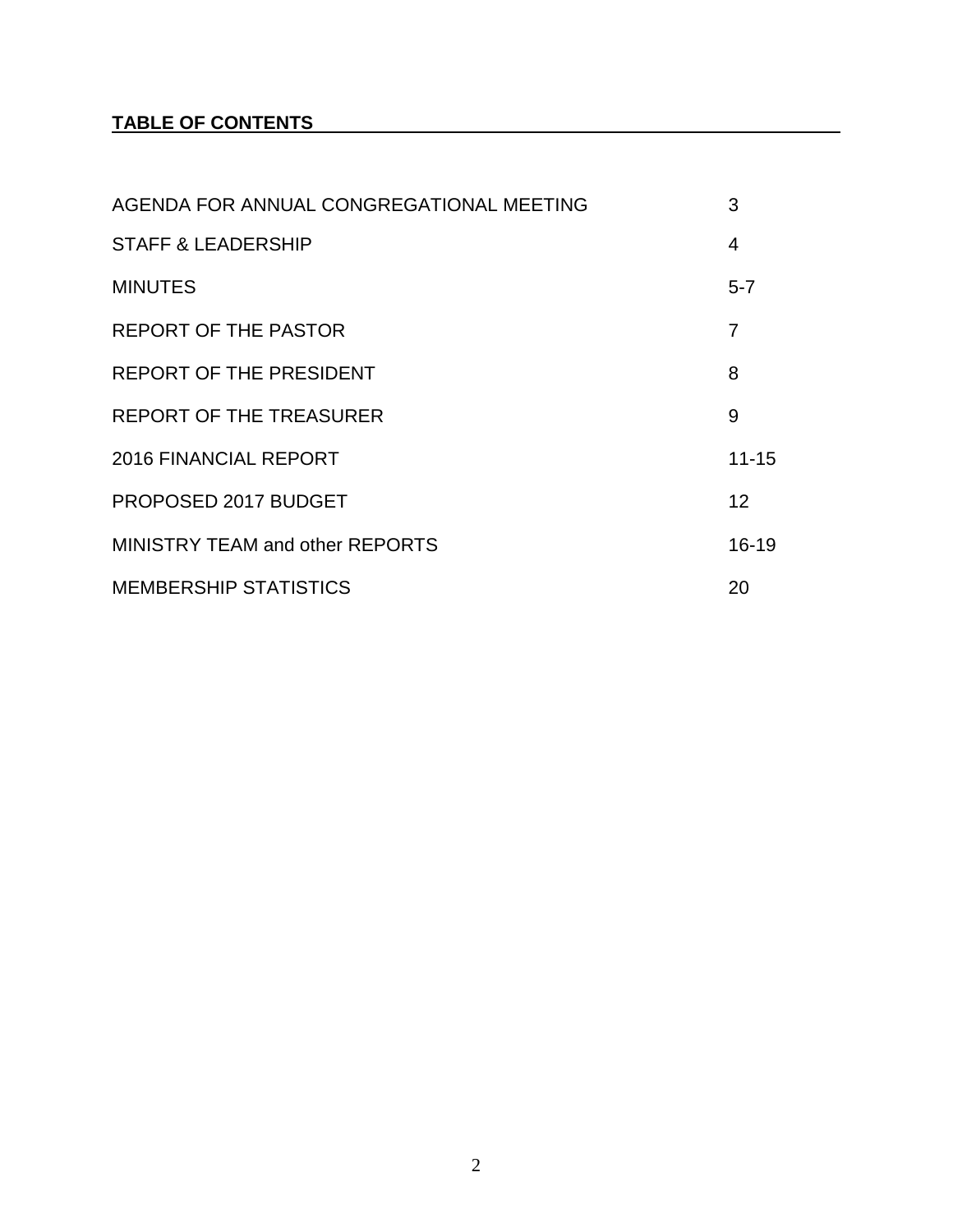### **AGENDA – ANNUAL CONGREGATIONAL MEETING**

### **159th MEETING OF THE CONGREGATION January 29, 2017**

Welcome and Call to Order - Wendy Enockson, President

Opening Prayer - Pastor Keen

Approval of Agenda

Approval of Minutes

Attention to printed reports

Treasurer's Report - Linda Moore

Proposed 2017 Budget - Linda Moore, Treasurer

Report of the Foundation

Report of the Nominating Committee & Elections

Story of "Why"

Renew Rejoice! 2017

Old Business

New Business

Announcements

Closing Prayer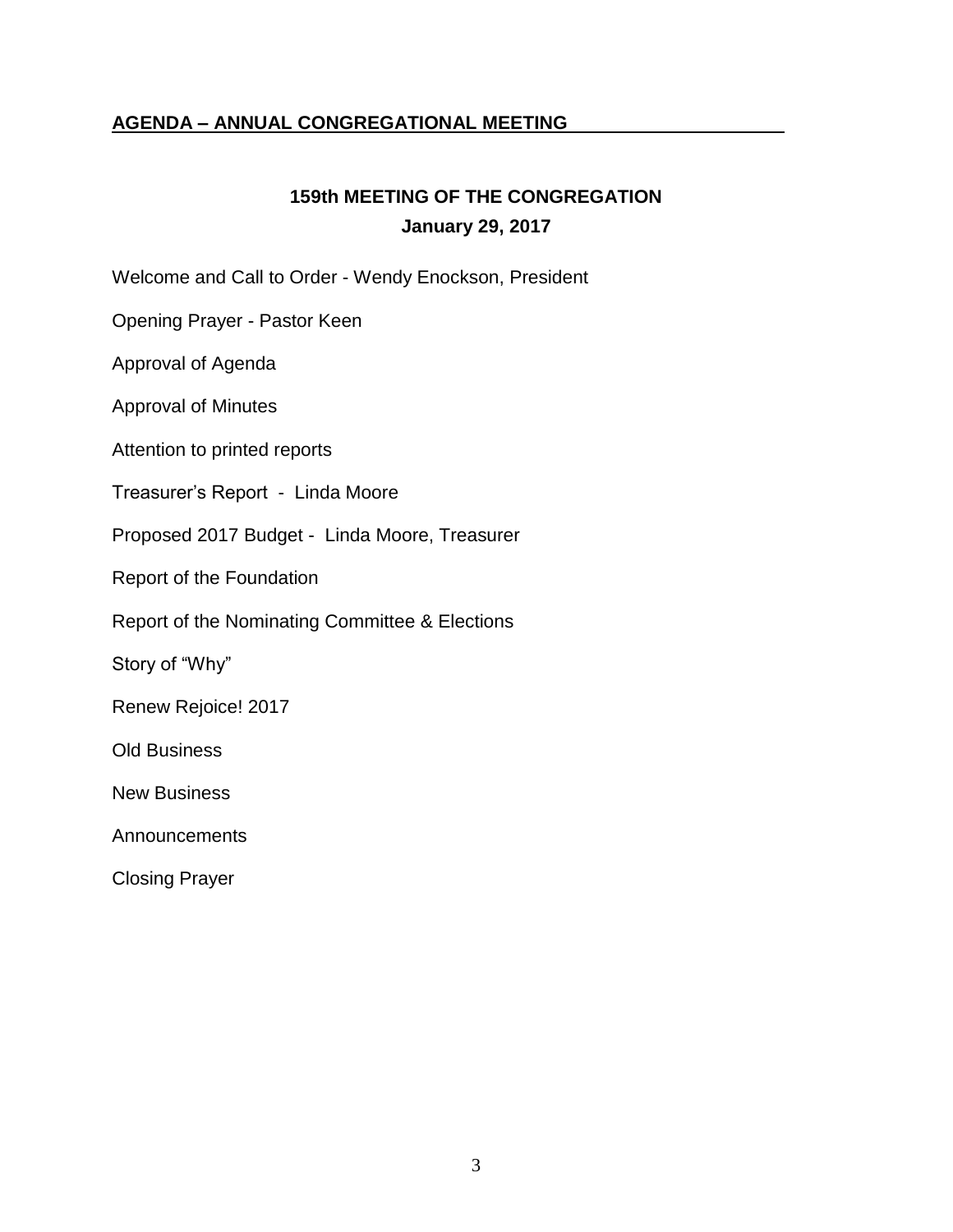### **STAFF**

### **PASTORAL STAFF**

Pastor: Rev. Dr. Patrick Keen

### **OFFICE STAFF**

Parish Administrator: Penny Schwid Finance Director: David M. Wolber Treasurer (Volunteer): Linda Moore

### **CUSTODIAL STAFF**

Benny Thompson Nila Wooten

### **MUSIC STAFF**

Organist & Interim Choir Director: John Seboldt Pianist (Wednesdays): Isaiah Adams 11:00 Service Worship Leader: Bob Foley

### **CONGREGATIONAL LEADERSHIP**

### **CHURCH COUNCIL**

President: Wendy Enockson Vice President: Julie Carr Secretary: Mike Festge Treasurer: Linda Moore Tim Larson Paul Brynildson Frank Schultz

### **NOMINATING COMMITTEE**

Phil Enockson

### **OUR SAVIOR'S FOUNDATION**

Paul Brynildson Vivian Watkins Linda Brown Linda Moore Frank Schultz Cheryl Viste Paula Holman

### **MINISTRY TEAM LEADERS**

Archives: Tim Larson Building and Grounds: LaVonne Williams Education: Cyndi Benner Personnel: Paul Brynildson Stewardship: Phil Enockson Worship: Penny Schwid Yarn: Julie Carr & Kari Ziemienski

### **ADDITIONAL GROUPS**

Coffee Hour: Marie Brynildson, Coordinator October - May LaVonne Williams, Coordinator June-October

Ushers: Steve Oakland, Head Usher

Thrivent leaders: Gary Christianson, LaVonne Williams, Dick Gielow,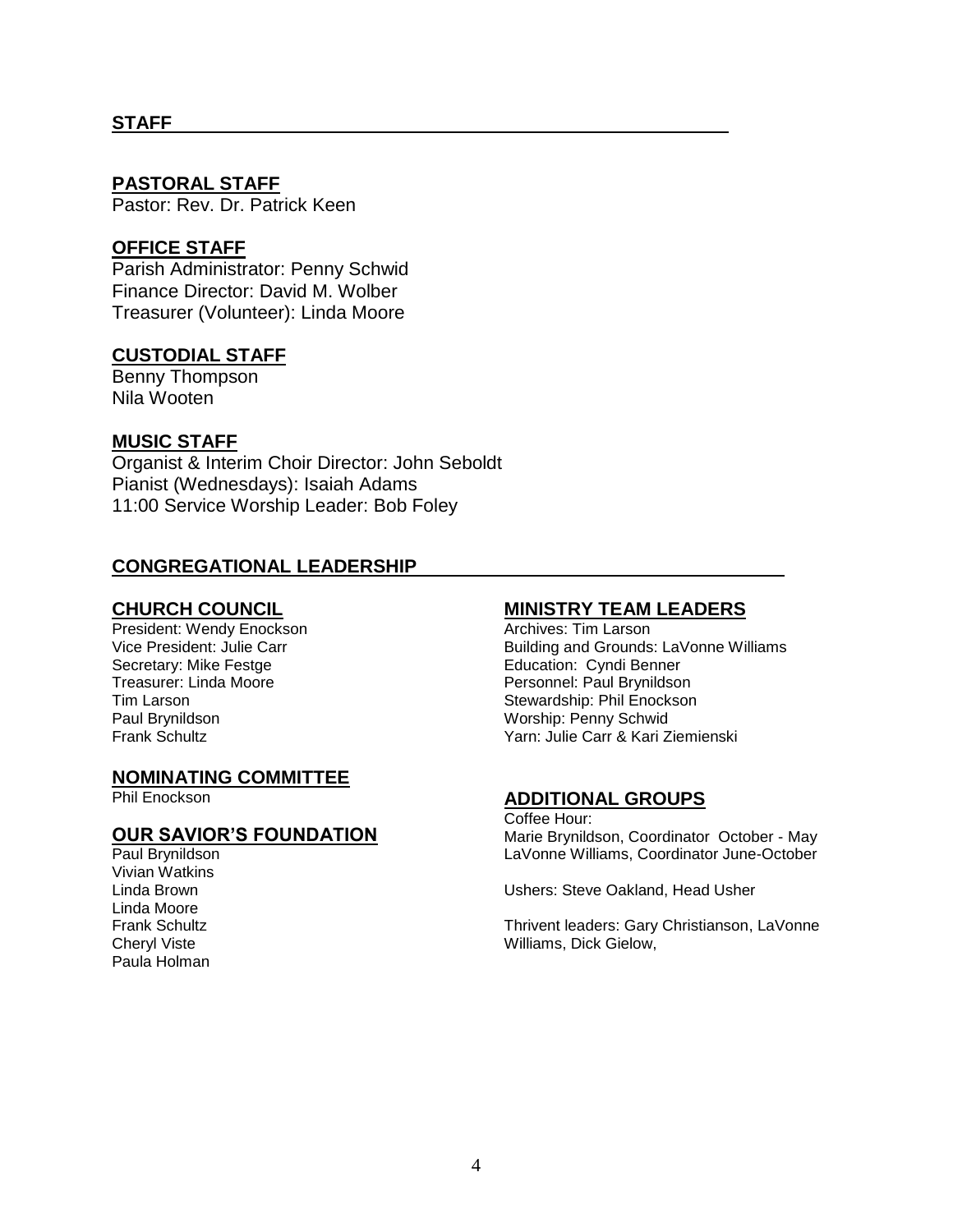### **MINUTES OF CONGREGATIONAL MEETINGS**

### **Minutes of the 158th Annual Meeting of the Congregation January 31, 2016**

**Call to order:** The meeting was called to order by President Miguel de Jesús.

**Approval of Agenda:** The agenda was approved as printed.

**Approval of Minutes:** The minutes of the 157th Annual Meeting January 25, 2015 and the Special Congregational Meeting January 10, 2016 were approved as printed.

**Ratification of the Amended and Restated Constitution:** It was moved and seconded to ratify the Amended and Restated Constitution of Our Savior's Lutheran Church that was approved by the Congregation at a meeting held on January 10, 2016. After discussion a vote by ballot was taken. The result of the ballots cast was announced with 44 voting "Aye" one voting "Nay" and six Abstaining. With a majority vote of those present and voting having voted "Aye" it was declared that the proposed Amended Constitution of Our Savior's Lutheran Church was ratified.

**Approval and adopt of the Amended and Restated Bylaws:** It was moved and seconded to approve and adopt the proposed Amended Bylaws of Our Savior's Lutheran Church. After discussion a vote by ballot was taken. The result of the ballots cast was announced with 34 voting "Aye" and none voting "Nay". With a unanimous vote of those present and voting having voted "Aye" it was declared that the proposed Amended Bylaws of Our Savior's Lutheran Church were approved and adopted.

**Report of the Nominating Committee:** The Nominating Committee presented nominees for the following positions:

Congregational Council Council President: Wendy Enockson (2 year term) Council Vice-President: Julie Carr (1 year term) Council Secretary: Michael Festge (2 year term) Council Treasurer: Linda Moore (1 year term) Elected Congregational Member: Paul Brynildson, Timothy Larson, Frank Schultz (2 year term)

Our Savior's Foundation Board of Directors Paula Holman (3 year term) Frank Schultz (3 year term)

Nominating Committee Miguel de Jesús (2 year term) Phil Enockson (1 year term) Karen Nimz (1 year term) Kari Ziemienski (2 year term)

Lay voting members to the Greater Milwaukee Synod Assembly (Elect 2) Miguel de Jesús Cyndi Benner Linda Moore (Alternate)

There were no nominations from the floor. The nominees who were presented were elected to their positions by acclimation.

**Pastor's Report:** Pastor Keen read from and commented on his written report.

**President's Report:** President Miguel de Jesús referred to and commented on his written report.

**Treasurer's Report:** Linda Moore read from and commented on her written report. She also commented on the slides in her PowerPoint presentation of the 2015 Financial Report. It was moved and seconded to accept the 2015 Financial Report as presented. Motion carried.

**Proposed 2016 Budget and Report of the Foundation:** Linda Moore commented on the slides in her PowerPoint presentation of the 2016 Proposed Budget. The Pastor Keen commented on the potential Ministry Teams that are presented in the Annual Report. Frank Schultz commented on the status of the Foundation and its support of Our Savior's. It was moved and seconded to approve the 2016 Proposed Budget as presented. Motion carried.

**Ministry Team Reports:** President Miguel de Jesús referred to the Ministry Team, Committee and Task Force Reports that appear in the Annual Report.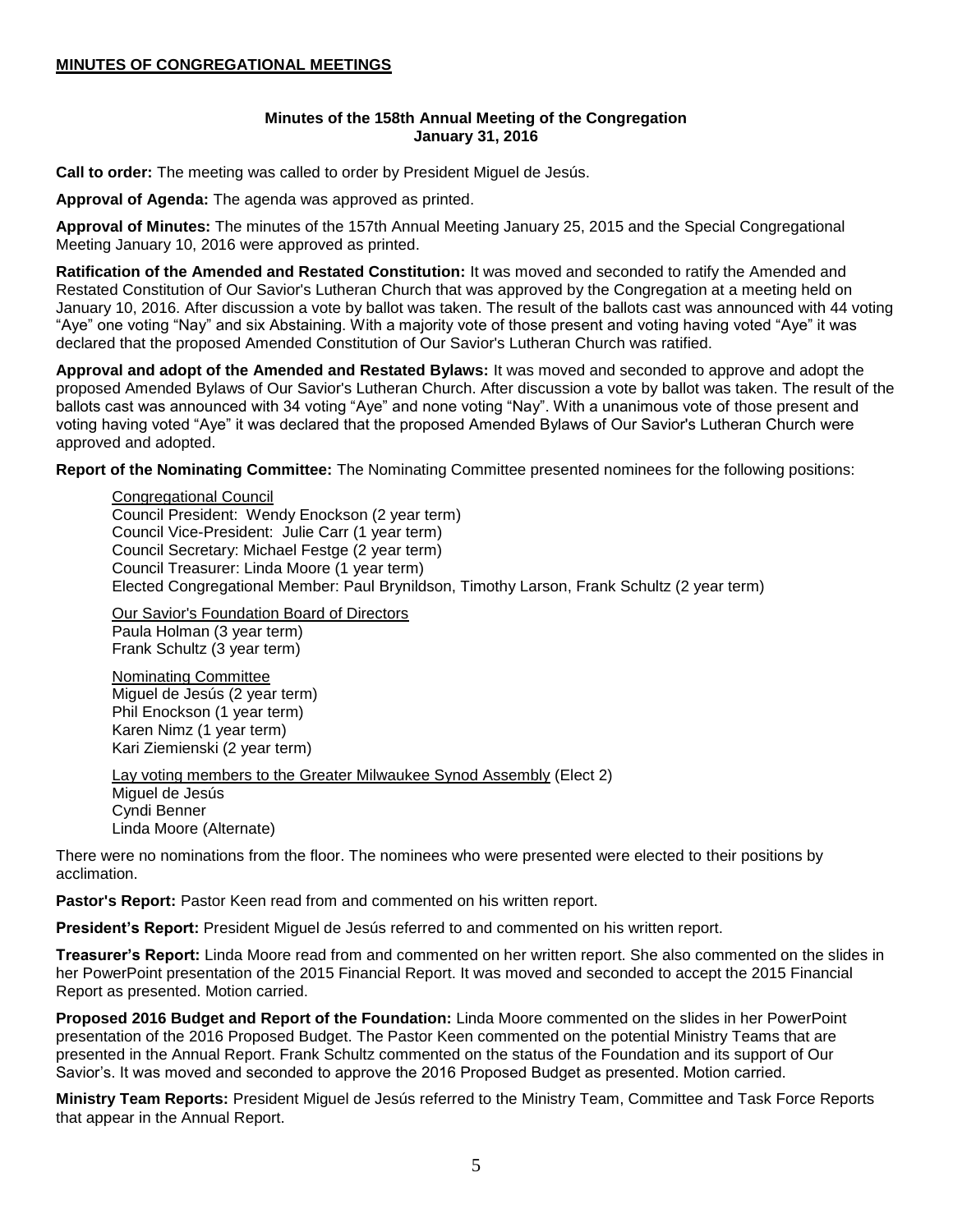**Announcements:** Phil Enockson announced that a High Tea is being planned for February 27 to celebrate the 20th Anniversary of the Dedication of the Hasler Lounge with a \$5,000 goal to raise funds to refurbish the Hasler Lounge.

There being no other business a motion to adjourn was made, seconded and passed.

Respectfully submitted, Michael O. Festge, Secretary

#### **Minutes of the Mid-Year Congregational Meeting Mid-Year Congregational Meeting June 26, 2016**

**Call to order:** The meeting was called to order by President Wendy Enockson.

**Respectful Communication Guidelines:** Wendy read the Respectful Communication Guidelines and the Congregation responded, "I will with God's help."

**Approval of Agenda:** The agenda was approved as printed.

**Cycle of Blessings Presentation:** Penny Schwid and Phil Enockson lead an exercise on the flow of Holy Currencies in the Cycle of Blessings.

**Council Goals and Strategic Plan:** Wendy commented on the goals that have been established by the Council for 2016:

- 1. Develop a strategic plan for the next 5 years,
- 2. Attend Blessings Connections (Holy Currencies training),
- 3. Develop a financial stability model (including participation in SAS),
- 4. Update the council handbook and complete the manual of ministry,
- 5. Strengthen organizational performance,
- 6. Update financial controls, and
- 7. Define our relationship with Central City Churches (CCC).

**Stewardship for All Seasons (SAS):** Tim explained SAS as a two-year training program initiative in best Stewardship practices.

**Treasurer's Report:** Linda Moore presented a comparison of actual income and expenses compared with the budget for January through May 2016. Linda also showed proposed changes to the 2016 Annual Budget, but explained that the Council has not taken action on those proposed changes and that the Congregation is not being asked for a Budget revision.

**Pastor's Report:** Pastor Keen commented on a number of matters.

**Announcements:** Announcements were made of the following events:

- Frank re: Men's Group,
- Julie re: Yarn Ministry and Grief Ministry, and
- Wendy re: Outreach For Hope Bike Ride

**Closing Prayer:** Pastor Keen prayed the closing prayer.

Respectfully submitted, Michael O. Festge, Secretary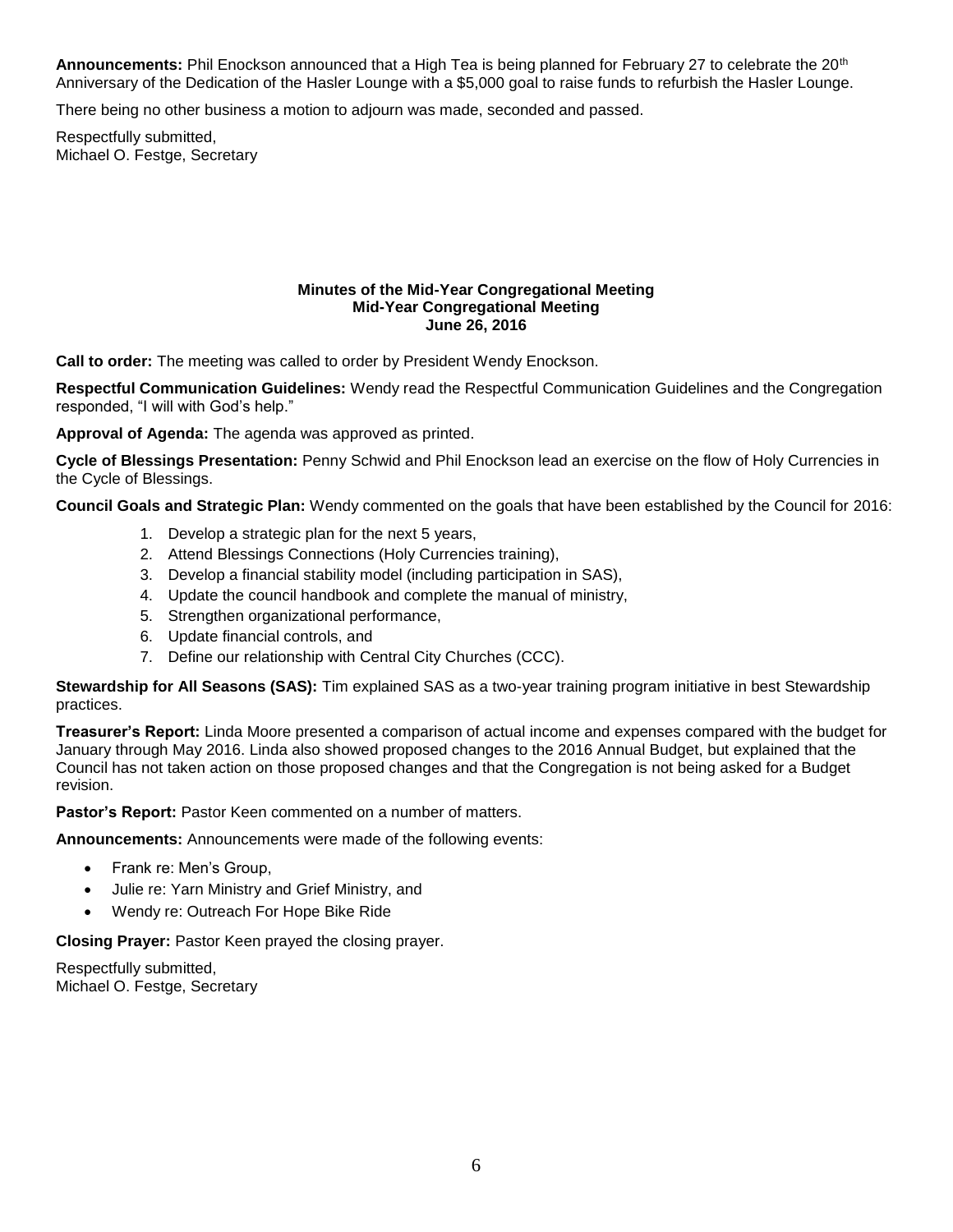### **REPORT OF THE PASTOR**

by Rev. Dr. Patrick Keen

Grace and peace to each of you from God our Father, through Jesus Christ our Lord, Amen.

As I write this report to them people of God here at Our Savior's Lutheran church, I remember the words of Apostle Paul, "Every time I think of you, I thank my God." I thank God for you as I continue to learn how to be your pastor.

2016 has been a very trying year for me for many reasons, beginning with the death of my wife in April, As you may imagine, it has been difficult making the transition in ministry without her, the woman who was always next to me supporting my every move and action.

A large number with members who were significant in the life and well being of this church made their transition into eternal glory during this past year. It has been difficult because of the number of deaths we have experienced in this congregation in 2016 alone. The rapid succession of deaths has made it difficult for me to grieve not just the loss of my wife but the loss of those whom I have grown to love and appreciate in this church.

We have had some wonderful experiences during this past year despite the grief and loss. In May upon my return , I was favored with a musical of healing that was superb with a great variety of musicians and other coming out to encourage me in my healing process. We celebrated Bishop Jeff's final service as bishop of this synod, and what a great day that was.

We experienced a wonderful VBS program with the help and support of the Siebert Lutheran Foundation and the Serve Boldly volunteers from Moorhead, Minnesota. The program helped our youth see the Christ in people as they work their everyday jobs, from farmers to politicians to animal welfare workers.

We have developed strong partnerships with local organizations and agencies, networking to improve the quality of life of the residence of this community and the people who do business here. Those partnerships are proving to be invaluable as we move forward. We have partnered with Central City Churches, Inc. in sponsoring a Church Construction Project which is geared towards helping individuals secure employment with the Milwaukee Bucks construction projects. Our congregational partners are Peace Lutheran Church in Rosendale, WI. and Visions of Faith International Ministries in Chicago, who have reached out in partnership in different ways over the past two years. We are encouraged that there will be more congregations on the horizon as we become more exposed to the opportunities to develop those relationships.

In the spring, we hosted the UMW Choirs concert was a wonderful experience for all who attended, in spite of an area wide power failure. We hosted the Moral revival with Rev. William Barber and Rev. James Forbes, which was outstanding, with the help of our friends at Studio Gear, and our partners at the ELCA. This was an opportunity for us to showcase our wonderful facility. We are still seeing results from that gathering.

There are some exciting days ahead of us but I will hold off on articulating them here and now, I will just invite you to stay tuned and get further engaged in what God is doing here at OSLC. I will invite you to pray about the role you will play in helping to discover the new things God is doing and about to do here at OSLC.

Pastor Keen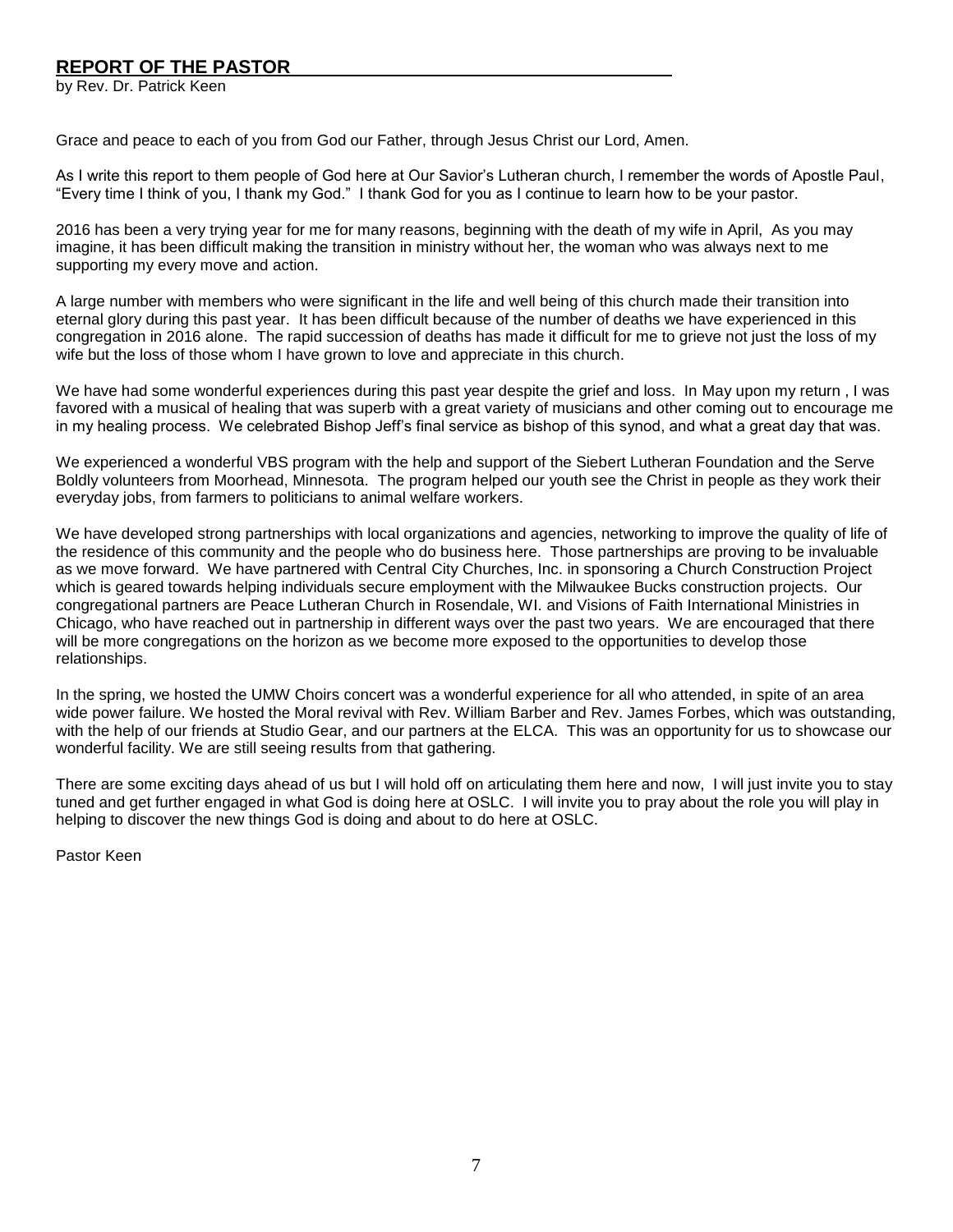### **REPORT OF THE PRESIDENT**

by Wendy Enockson

Dear Members of OSLC,

While I was thinking about writing this report, my mind kept wandering to all the Facebook posts and memes I had seen about the ending of 2016. It seemed many people were more than ready to say good-by to the year. It certainly had its ups and downs. Overall we had a very productive year...

At the mid-year meeting I shared with you the goals our leadership had set for the year. Pastor Keen, the Council and Parish Life Team (PLT) having been working diligently to accomplish these goals. The Kaleidoscope training (Cycle of Blessings) provided us with a better understanding of how our ministries can become sustainable. We will be using the tools learned in this training moving forward.

We have been blessed with opportunity and guidance throughout 2016. A grant from the Siebert Lutheran Foundation enabled us to participate in the Stewardship for All Seasons initiative offered through the Synod. And it provided the means for consulting the Unstuck Group to, well, get our strategic planning efforts unstuck! Mike Ward's and Mark Meyer's expertise have been invaluable. The strategic plan is being launched alongside of the stewardship campaign. They support each other. They provide the focus we need to pivot Our Savior's to fulfil God's mission here in the heart of Milwaukee.

Thank you to the leadership for your commitment, your energy, your wisdom and all the ways you demonstrate God's love.

As we begin the 159<sup>th</sup> year of OSLC, I am excited and, to be honest, a little anxious. Completing these goals was no small task. But we are only at the beginning; there is more of work ahead of us. I am confident that we can accomplish great things. As the strategic plan is implemented I hope you will consider how you will participate.

Respectfully Submitted, Wendy Enockson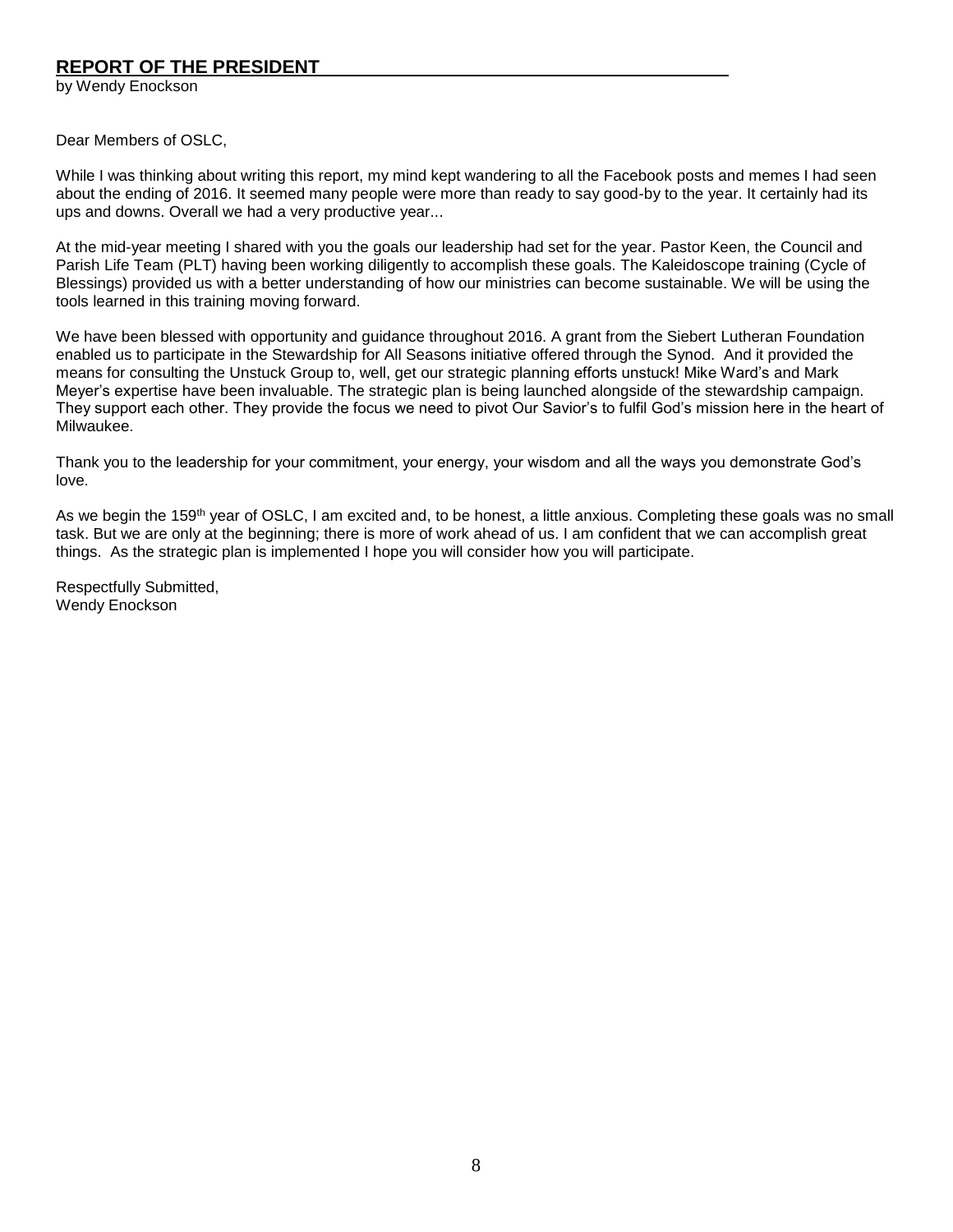**REPORT OF THE TREASURER** *"'For I know the plans I have for you,' declares the Lord, 'plans to prosper you and not to harm you, plans to give you hope and a future.'" NIV, Jeremiah 29:11* by Linda Moore

I begin this year's report with a difficult decision I recently made. In December, my brother Jim was diagnosed with ALS. God is calling me to help Jim and his family through this challenging time. In order to create time in my life to do that, I am resigning as Our Savior's Treasurer.

God willing, I will become Assistant Treasurer. In that role, I will help the incoming Treasurer track and pay bills, record deposits, and track cash flow. (For me, "track cash flow" means making sure there is enough money in the checking account to meet next month's payroll.) With the incoming Treasurer, Pastor Keen and President Wendy, together we will determine how to share the many other responsibilities of the Treasurer.

As I've repeated each year that I've been Treasurer, while the financial numbers that I share with you have value, they are only part of the Our Savior's story. I find such hope in the exciting changes that Our Savior's leaders are sharing with us today.

### **Financial Report**

#### *2016 Profit and Loss, Budget to Actual*

The Profit and Loss statements in this Annual Report include a grant of \$92,000 for 2016 from Our Savior's Foundation,000, which was approved at the January 23, 2017, Foundation Board meeting. Before that grant, the net loss for 2016 was (\$-83,622), the amount in the financial reports many of you received last week. The grant approved by the Foundation Board includes \$8,378 to offset the 2015 net loss.

Total actual revenue for 2016 before the Foundation grant was \$270,100, which is 3% or \$8,945 less than budgeted. Total actual expenditures also were less than budgeted, 14% or approximately \$54,350 less. Net Loss before the Foundation grant was **35% BETTER** than budgeted. Budgeted loss was (\$-129,023); actual loss was (\$-83,622) or \$45,400 better.

The 2016 budget included \$10,000 in both revenues and expenditures for new ministries. Actual 2016 revenues from new ministries were \$6,995, and actual related 2016 expenditures were \$6,004. The largest of these new ministries was the November Moral Revival.

### *Analysis of Plan for Giving and of Annual Net Income/(Loss)*

*Plan for Giving* – As I identified previously, Plan for Giving is a useful revenue indicator to track over years. You know the story – as we've lost long-time members, giving has fallen. The "*Plan for Giving 2011 thru 2016*" chart identifies the annual reduction in plan for giving over 6 years and the budget estimate for 2017.

There also is good news here. Over the last 3 years, Our Savior's has lost several generous contributors. Without them, plan for giving would have lost \$45,000 in annual revenues. However, Pastor Keen has brought in new giving, which helped to reduce this shortfall. And I think the new ministries that will be implemented in 2017 will greatly improve this trend.

*Annual Net Income or Loss* – Shortly after I became Treasurer in 2013, I became very aware that if ministries at Our Saviors remained the same over the next few years, the funding from Our Savior's Foundation would need to significantly increase. Before 2013, discretionary spending was cut to almost nothing, costs of operating a building cannot materially change if we don't move, and staffing had been reduced as much as was feasible. The table "*Annual Net Income or Loss*" verifies support from the Foundation has increased.

The new plans being presented at this Annual Meeting hold the promise of turning the future around and bringing new revenues to Our Savior's. While it may take a few years for revenues to fully cover all expenditures, I sense 2017 is the year the trend of needing more and more funding from the Foundation will begin to reverse.

*2017 Budget* – As with last year's budget, the 2017 Proposed Budget is based on predictable facts and estimates. I believe change is coming, but I do not know how it will affect revenue or expenditures. I believe in the future of Our Savior's; because I cannot yet quantify it, the budget presented today does not include these promising changes.

Our Savior's leaders, including Pastor Keen, Council members and the Parish Life Team, have devoted much prayer and many hours developing the programs being presented today. Transformation has begun at Our Savior's; now it's time to support the process and give these promises a chance to bear fruit. I grew up on a farm; when I was a child, I learned that if I keep pulling tomato plants out of the ground to check how they're growing, I won't get any tomatoes. Please pray with us and help us nurture our new programs. The example of the submergetarily Submitted, Linda Moore, Treasurer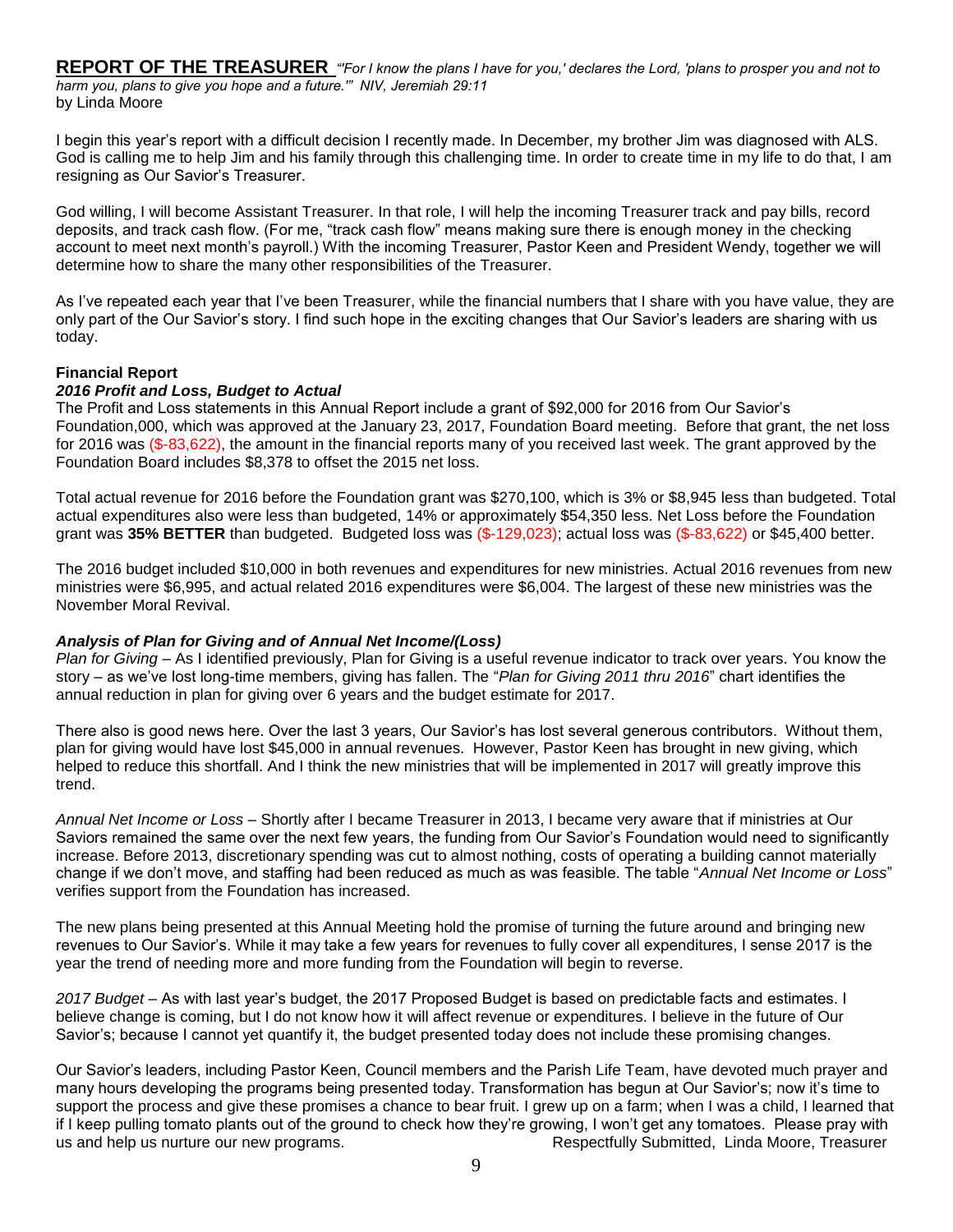### **Our Savior's Lutheran Church 2016 Financial Report After 2016 Grant from Our Savior's Foundation**

|                                                 | 2016          | 2016          | Over/<br>(Under) |
|-------------------------------------------------|---------------|---------------|------------------|
|                                                 | <b>Budget</b> | <b>Actual</b> | <b>Budget</b>    |
| <b>Income</b>                                   |               |               |                  |
| <b>Congregational Giving</b>                    | \$            | \$            |                  |
| Plan for Giving (2016 Actual - w Close the Gap) | 185,000       | 164,737       | (\$20,263)       |
| <b>Other Copngregational Giving</b>             | 12,795        | 8,912         | (3,883)          |
| <b>Estates, Bequests, Memorials</b>             | 6,200         | 22,651        | 16,451           |
| <b>Faith, Other Contributions</b>               | 8,100         | 7,970         | (130)            |
| <b>New Ministries and Strategic Planning</b>    | 10,000        | 6,995         | (3,005)          |
| <b>Income from Assets</b>                       |               |               |                  |
| <b>Interest and Other Income</b>                | 150           | 304           | 154              |
| <b>Weddings &amp; Receptions</b>                | 1,250         | 2,000         | 750              |
| <b>Income from Properties</b>                   | 12,000        | 10,825        | (1, 175)         |
| <b>Holman Account Assets</b>                    | 17,000        | 17,855        | 855              |
| <b>Transfers from Restricted</b>                |               |               |                  |
| <b>Hasler Fund</b>                              | 3,000         | 717           | (2, 283)         |
| <b>Other Funds</b>                              | 850           | 1,258         | 408              |
| <b>Grants</b>                                   |               |               |                  |
| <b>Our Savior's Foundation</b>                  | $\mathbf 0$   | 92,000        | 92,000           |
| <b>Other Grants</b>                             | 16,000        | 21,191        | 5,191            |
| Pass-Through                                    |               |               |                  |
| <b>Member Contributions to Food Pantry</b>      | 6,700         | 1,112         | (5,588)          |
|                                                 |               |               |                  |
| Total Income 279,045                            | \$            | \$<br>358,527 | \$79,482         |
|                                                 |               |               |                  |
| <b>Expenses</b>                                 |               |               |                  |
| <b>Ministry Team</b>                            |               |               |                  |
| <b>Benevolence</b>                              | \$<br>24,700  | \$<br>18,538  | \$<br>(6, 162)   |
| <b>Building and Grounds</b>                     | 88,550        | 85,337        | (3, 213)         |
| <b>Business Administration</b>                  |               |               | 2,184            |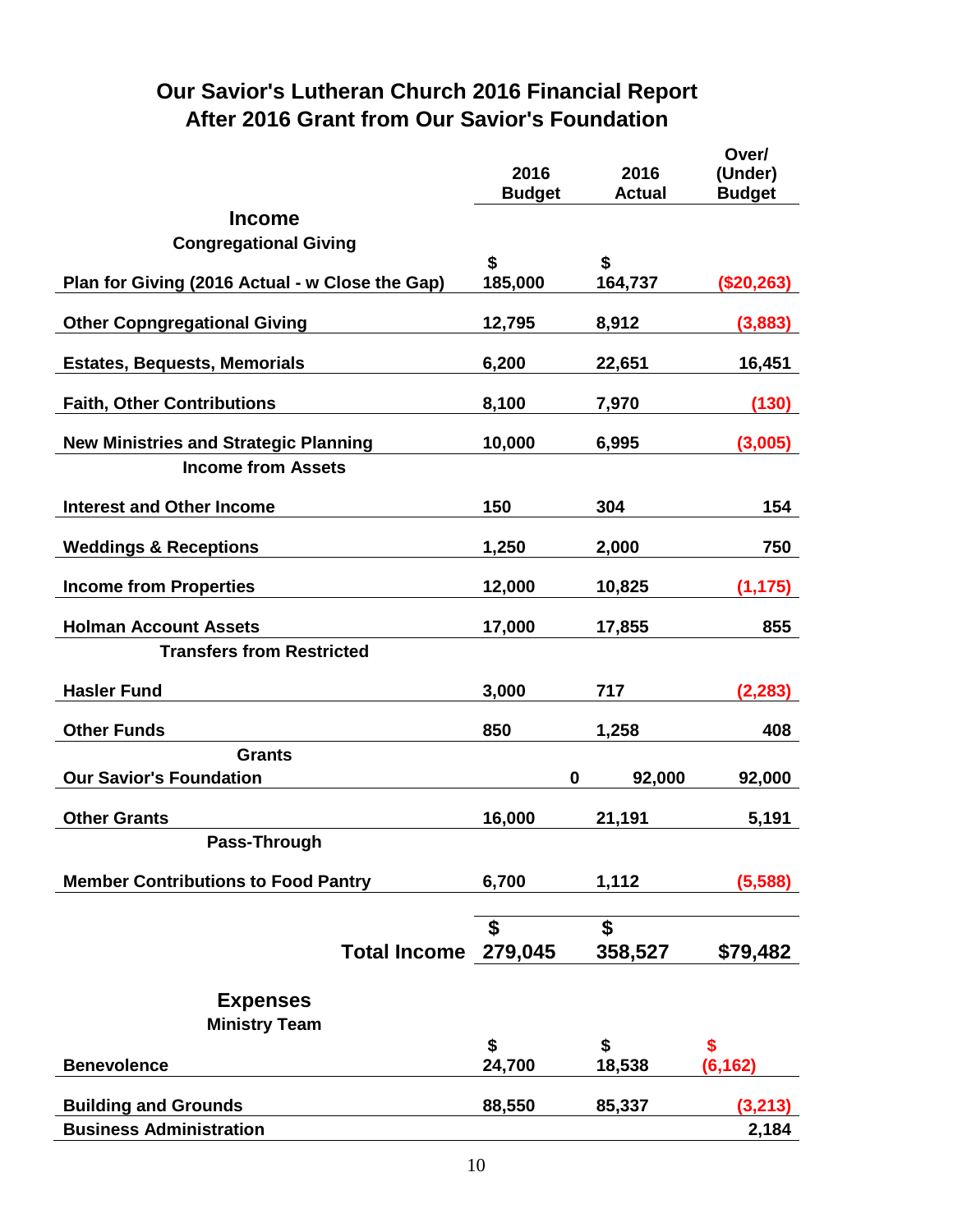|                                              | 14,050     | 16,234   |           |
|----------------------------------------------|------------|----------|-----------|
| <b>Parish Education</b>                      | 7,900      | 5,799    | (2, 101)  |
| <b>Evangelical Outreach</b>                  | 9,365      | 7,580    | (1,785)   |
| <b>Congregational Fellowship</b>             | 700        |          | (700)     |
| <b>Pastoral Care</b>                         | 2,550      | 4,702    | 2,152     |
| <b>Stewardship</b>                           | 1,575      | 1,517    | (58)      |
| Worship                                      | 4,510      | 7,058    | 2,548     |
| Youth                                        | 5,000      | $\bf{0}$ | (5,000)   |
| <b>Staff</b>                                 | 239,167    | 197,380  | (41, 787) |
| <b>New Ministries and Strategic Planning</b> | 10,000     | 6,004    | (3,996)   |
|                                              | \$         | \$       |           |
| <b>Total Expenses</b>                        | 408,067    | 350,149  | (57, 918) |
|                                              | \$         | \$       | \$        |
| Net Income / (Loss)                          | (129, 022) | 8,378    | 137,400   |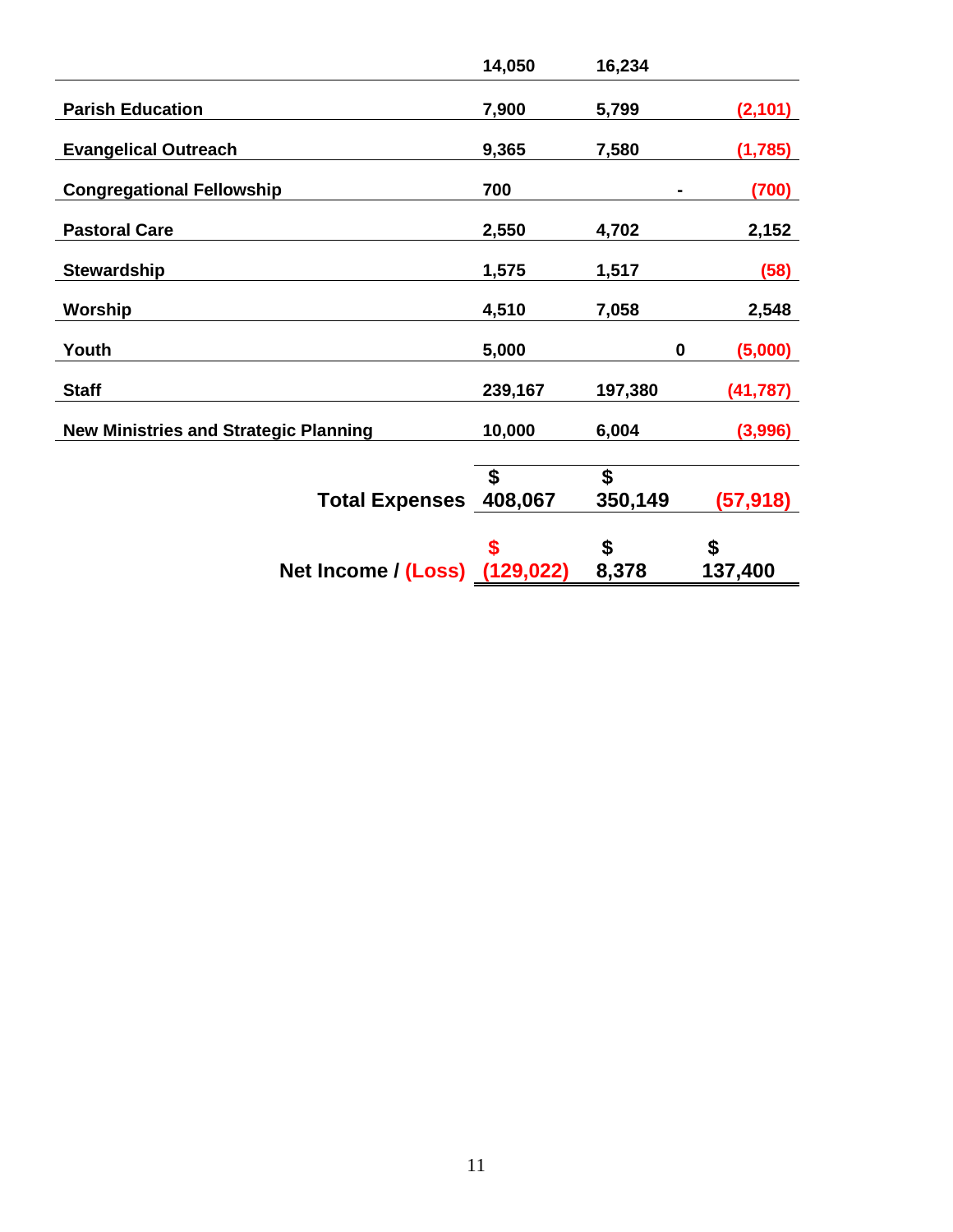### **Our Savior's Lutheran Church 2016 Budget & Actual, 2017 Budget Budgets Before Grant from Our Savior's Foundation Actual After Foundation Grant for 2016**

|                                                |                                |                |               |                 |    | 2017      |
|------------------------------------------------|--------------------------------|----------------|---------------|-----------------|----|-----------|
|                                                |                                | 2016<br>2016   |               | <b>Proposed</b> |    |           |
|                                                | <b>Budget</b><br><b>Actual</b> |                | <b>Budget</b> |                 |    |           |
| <b>Income</b>                                  |                                |                |               |                 |    |           |
| <b>Congregational Giving</b>                   |                                |                |               |                 |    |           |
| Plan for Giving (2016 - w Close the Gap)       | \$                             | 185,000        | \$            | 164,737         | \$ | 170,000   |
| <b>Other Congregational Giving</b>             |                                | 11,295         |               | 8,912           |    | 9,065     |
| <b>Estates, Bequests, Memorials</b>            |                                | 6,200          |               | 22,651          |    | 12,500    |
| <b>Faith, Other Contributions</b>              |                                | 8,100          |               | 7,970           |    | 8,000     |
| <b>New Ministries &amp; Strategic Planning</b> |                                | 10,000         |               | 6,995           |    | 5,635     |
| <b>Income from Assets</b>                      |                                |                |               |                 |    |           |
| <b>Interest and Other Income</b>               |                                | 150            |               | 304             |    | 10        |
| <b>Weddings &amp; Receptions</b>               |                                | 1,250          |               | 2,000           |    | 2,000     |
| <b>Income from Properties</b>                  |                                | 12,000         |               | 10,825          |    | 11,000    |
| <b>Holman Account Assets</b>                   |                                | 17,000         |               | 17,855          |    | 18,000    |
| <b>Transfers from Restricted</b>               |                                |                |               |                 |    |           |
| <b>Hasler Fund</b>                             |                                | 3,000          |               | 717             |    | 0         |
| <b>Other Funds</b>                             |                                | 850            |               | 1,258           |    | 2,131     |
| <b>Grants</b>                                  |                                |                |               |                 |    |           |
| <b>Our Savior's Foundation</b>                 |                                | $\mathbf 0$    |               | 92,000          |    | 0         |
| <b>Other Grants</b>                            |                                | 16,000         |               | 21,191          |    | 23,822    |
| Pass-Through                                   |                                |                |               |                 |    |           |
| <b>Member Contributions to Food Pantry</b>     |                                | 6,700          |               | 1,112           |    | 1,200     |
|                                                |                                |                |               |                 |    |           |
| Total Income \$277,545                         |                                |                |               | \$358,527       |    | \$263,363 |
| <b>Expenses</b>                                |                                |                |               |                 |    |           |
| <b>Ministry Team</b>                           |                                |                |               |                 |    |           |
| <b>Benevolence</b>                             |                                | \$24,700       |               | \$18,538        |    | \$18,000  |
| <b>Building and Grounds</b>                    |                                | 88,550         |               | 85,337          |    | 91,750    |
| <b>Business Administration</b>                 |                                | 14,050         |               | 16,234          |    | 21,450    |
| <b>Parish Education</b>                        |                                | 7,900          |               | 5,799           |    | 6,400     |
|                                                |                                | 9,365          |               |                 |    |           |
| <b>Evangelical Outreach</b>                    |                                |                |               | 7,580           |    | 7,660     |
| <b>Congregational Fellowship</b>               |                                | 700            |               | 0               |    | (50)      |
| <b>Pastoral Care</b>                           |                                | 2,550          |               | 4,702           |    | 3,760     |
| <b>Stewardship</b>                             |                                | 1,575          |               | 1,517           |    | 5,675     |
| Worship<br>Youth                               |                                | 4,510<br>5,000 |               | 7,058           |    | 3,800     |
|                                                |                                |                |               | $\mathbf 0$     |    | 5,000     |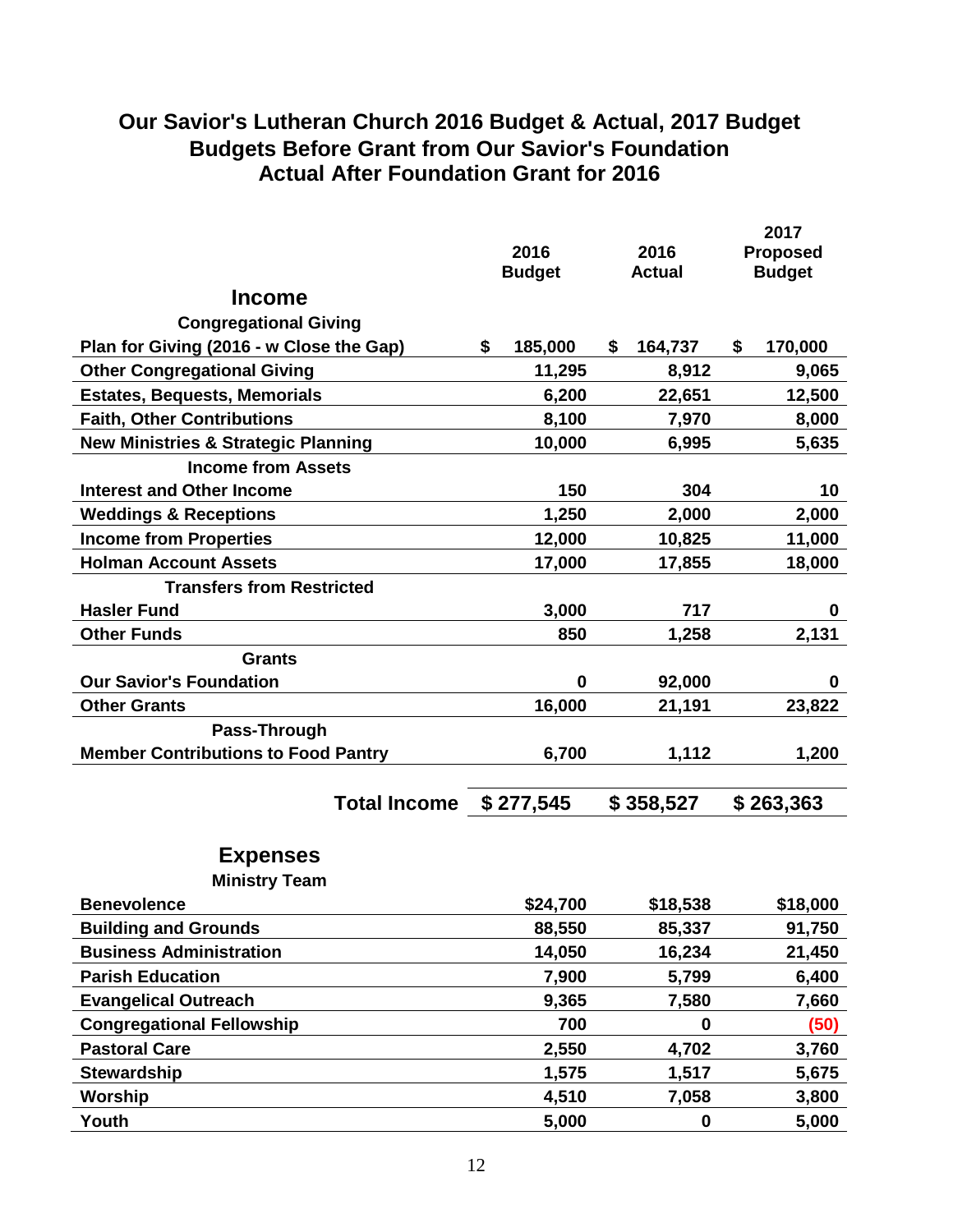| <b>Staff</b>                                   | 239,167     | 197,380   | 244,209     |
|------------------------------------------------|-------------|-----------|-------------|
| <b>New Ministries &amp; Strategic Planning</b> | 10,000      | 6,004     | 4,850       |
|                                                |             |           |             |
| <b>Total Expenses</b>                          | \$408,067   | \$350,149 | \$412,504   |
|                                                |             |           |             |
| Net Income / (Loss)                            | (\$130,522) | \$8,378   | (\$149,141) |

### **Our Savior's Lutheran Church**

**Analysis of Plan for Giving and Annual Income/Loss**

Presented to the Congregation by Linda Moore, Treasurer, January 29, 20017

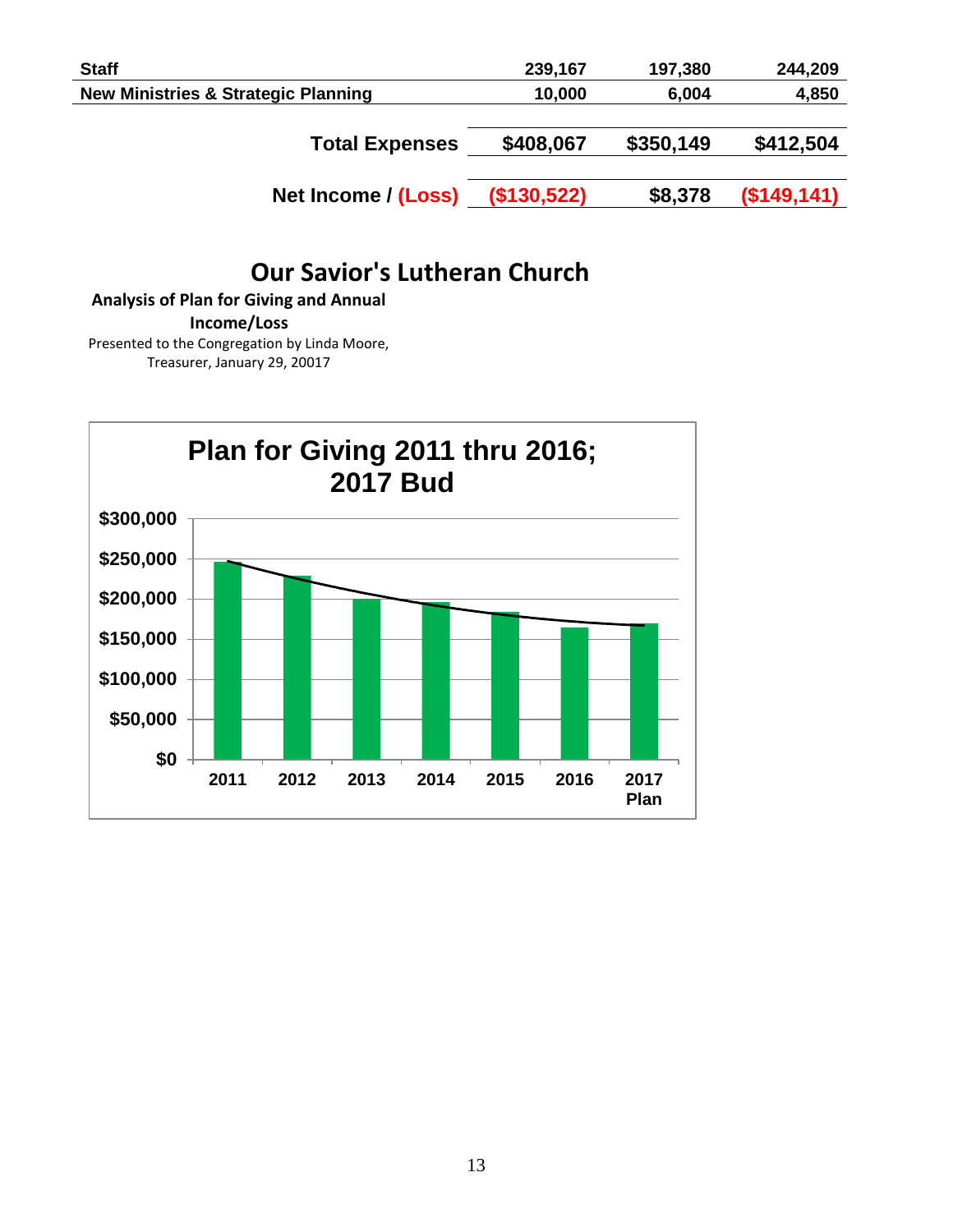## **Annual Net Income or Loss - Budget, Actual before Foundation Grant, Foundation Grant and Net Revenue/(Loss) after Grant 2011 through 2016**

|                                          | <b>BUDGET, ACTUAL AND GRANT YEARS</b> |                                     |            |           |                        |              |
|------------------------------------------|---------------------------------------|-------------------------------------|------------|-----------|------------------------|--------------|
|                                          | 2011                                  | 2012                                | 2013       | 2014      | 2015                   | 2016         |
| <b>Budget</b>                            | (537,763)                             | (524, 532)                          | (558, 929) | (572,980) | ( \$86, 912)           | (5129, 023)  |
| <b>Actual before Foundation</b><br>Grant |                                       | $(531,802)$ $(512,575)$ $(532,320)$ |            |           | (\$70,045) (\$112,625) | ( \$83, 622) |
| <b>Foundation Grant</b>                  | \$30,451                              | \$9,900                             | \$35,000   | \$70,800  | \$104,000              | \$92,000     |
| Net Revenue / (Net Loss)                 | (51,351)                              | (52, 675)                           | \$3,134    | \$755     | ( \$8,625)             | \$8,378      |

### **MINISTRY TEAM REPORTS**

**REPORT OF THE WORSHIP TEAM** by Penny Schwid

Pastor Keen provides leadership for the Worship Team and, with, John Seboldt and Bob Foley and Penny Schwid, plans the weekly Sunday services. These worship planners give attention to music and liturgy that fit the seasons of the church year and the appointed Sunday texts. Music from the global Christian songbook continues to be important, using the resources of the *Evangelical Lutheran Worship, This Far by Faith, With One Voice, African American Heritage, Lead Me Guide Me* and other hymnals available to us. We maintain a subscription to Augsburg Fortress's online product, Sundaysandseasons.com, for downloading the lectionary material, accessing hymns and liturgy for reprinting as well as Bible texts and graphics. Further, we continue to include some paperless singing in our services, led by Pastor Keen, John, Bob and/or the choir. Unaccompanied verses may also be included. Our goal is for the Word of God to be communicated in the music and that each worshipper might discover something new or something familiar that feeds his or her faith journey.

Special services were planned in 2016 for festival Sundays like 2 services on Ash Wednesday. We had one service on Maundy Thursday and Miguel helped to coordinate the speakers for Good Friday. We had two Easter services and special attention to Pentecost, Reformation, All Saints Sunday and 2 services on Christmas Eve. The Rally Day service was held indoors and several members were recognized for their contributions to the life and ministry of the congregation. We are grateful to the Building and Grounds Team for special decorations for these services, to LaVonne & Jerry Williams and Norma Fogle for serving as "altar guild", caring for the paraments and candles. This Christmas we were especially thrilled with the new paper cut angel banners created by Phil Enockson, Norma Fogle and many of you who helped to cut the intricate designs. We did change the worship schedule to one service at 10:00 a.m. for summer services, which was supported by a majority of people who responded to a survey asking about service time preferences.

The worship leaders are dedicated, serving as Assisting Ministers, Readers, Communion Servers, Ushers, Gift Bearers, Sound Room and Sacristy workers. Two worship leader workshops were held in 2016, led by Pastor Keen, focused on the questions about why we worship. New worship leaders are always invited and welcome; contact Pastor Keen if you are interested and watch for news about the training.

John Seboldt had an unfortunate accident in 2016 that kept him from the organ bench while he recuperated. He was able to return to work here in June and has, thanks be to God, been adding organ pedal work and steps to the balcony to his exercises for recovery. John continues to lead the choir in addition to playing the organ and piano for both services. We are grateful to Sterling Biggers for covering the 11:00 services while John was away, and to a host of gifted organists who filled in during that time.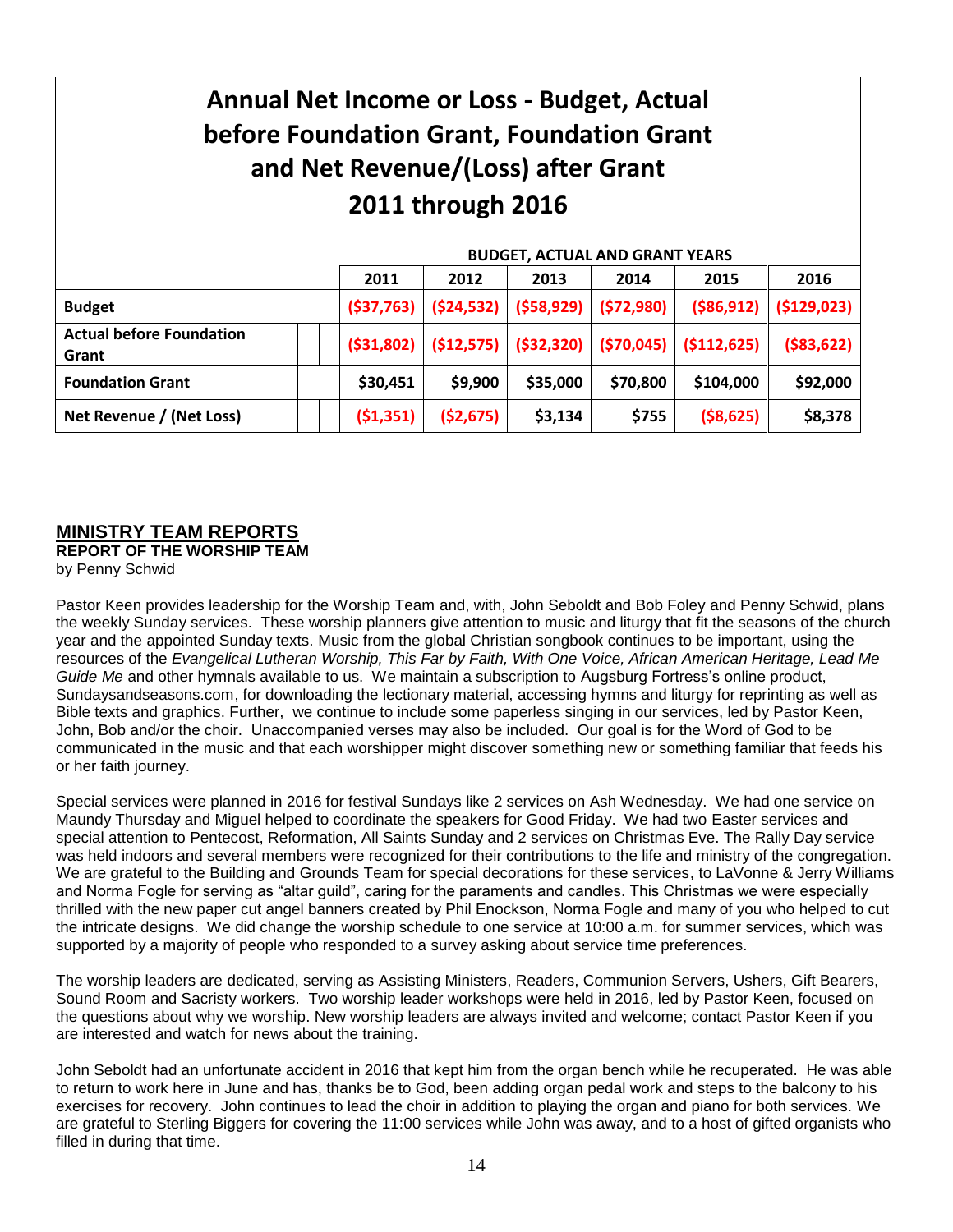The choir blesses us with music at the 8:30 services and you who like to sing are always invited to join in. Rehearsals are three Sundays a month at 8:00 a.m. The schedule is printed on the church calendar and available from the church office. Bob Foley continues his leadership at the 11:00 service with voice and guitar. The group known as "3AM" welcomes newcomers for accompanying hymns and liturgy at the 11:00 service. Anthony Boose has blessed the 11:00 congregation with his drumming skills. We are thankful for the dedication of all of these music leaders.

Pastor Keen leads the weekly Wednesday Prayer services in word and music and prayer ( with the support of talented musician, pianist Isaiah Adams). His gift for music is an inspiration and blessing as he leads in the singing each Sunday and in between Sundays, too. He participated in and enjoyed an Evening of Music on May 25, a bit of salve in the early days of grief on the loss of his dear wife Cathy. Pastor Keen is looking forward to planning more evenings of music in the future.

### **REPORT OF THE YARN MINISTRY TEAM**

by Julie Carr and Karin Zieminski

The purpose of Our Saviors Yarn Ministry is to knit/crochet yarn items for those in need of a comforting hug, while having fun, fellowship, and getting technical support in making our projects; all at the same time!

Joyful life changes like the arrival of new babies, takes some getting used to, while struggles like disease, accidents and loss of loved ones are difficult to deal with. The group made and distributed 80 knitted articles; mainly shawls and gave them to OSLC's members and family members, friends, friends of friends and neighbors to provide comfort, support or joy. Two shawls were given to people who had lost a loved one to street violence.

Our group also designates some of their projects to specific recipients. Some made little hats for premature babies in February for a local hospital. Others made hats and scarves for Our Savior's Mitten Tree in the Fall.

The OSLC Yarn Ministry began in March of 2013, with four members. Three years later, we have grown to have seventeen members, made up of women from both services, and friends of members. In 2016, we have gained four new members. Though our average attendance has been eight to nine women, other members who can't come are knitting/crocheting at home.

The member that brings inspiration to us all is Jenine Wimmer, who despite her own health battles, and lack of eye sight, donated more than 30 beautiful shawls she crocheted at home. She hasn't been able to come, but she contributes, adding so much to our ministry.

Everyone is welcome, no matter the skill level. We would love to teach anyone. We endeavor to bring young adults into this ministry as our group is a great opportunity to create for others, and the fellowship and connections made would appeal to an intergenerational group.

We meet the first Saturday of the month, 10:00-12:00, at Brumder Mansion which is next store to Our Saviors ELC.

### **REPORT OF THE ARCHIVE TEAM**

by Timothy Larson

### *Purpose of the Archive Team*

The purpose of the Archive Team is to celebrate the legacy and heritage of Our Savior's Lutheran Church. We do this through preserving the congregation's historical artifacts, important documents and life stories of its members. We seek to inform and educate members and friends of the rich spiritual and cultural influence this congregation has had locally and nationally and to provide an opportunity for individuals and the community to engage with our past, present and future to strengthen and inspire their faith for today and for generations to come.

### *2016 Highlights*

The Our Savior's Archive Team was organized in April of 2016. Due to the unique and historic legacy of Our Savior's in the life of the former Evangelical Lutheran Church and the American Lutheran Church bodies, Joel Thorson from the national ELCA Archives visited Our Savior's to provide guidance to the Archive Team to start the process of gathering, organizing and preserving our rich heritage. Joel assisted us in setting priorities and provided guidance in preserving our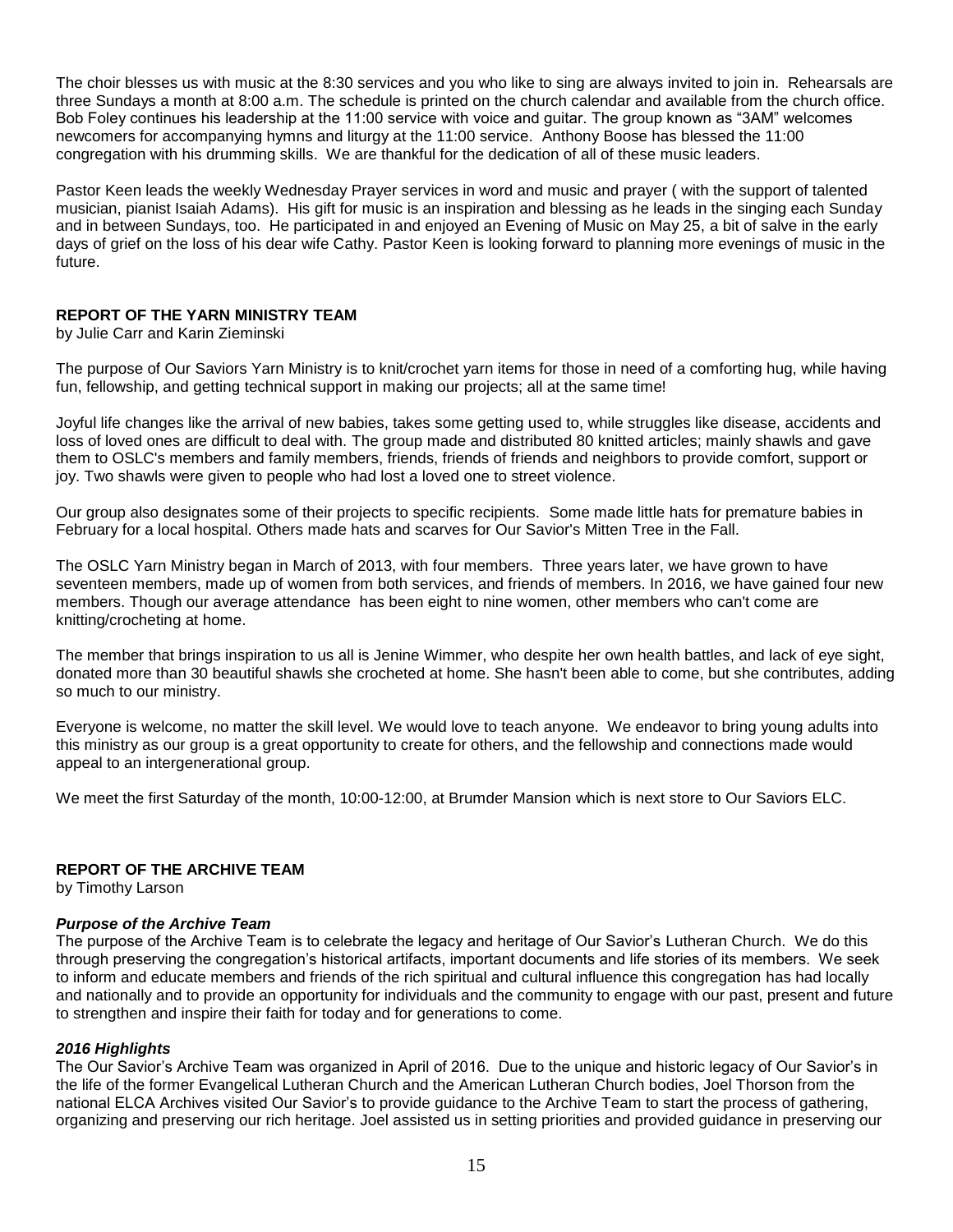history. In addition, Nancy Carroll from the regional ELCA archives at Wartburg Seminary in Dubuque, Iowa shared her expertise and interest in our project.

### *Doors Open - MKE Event*

The Archive Team organized and hosted the Doors Open MKE Event on Saturday, September 17, and Sunday, September 18, 2016 from noon-5pm. Guests enjoyed organ music (thank you, John!), refreshments, and participated in



the angel Christmas project. Over 200 guests, including former members attended the event.

### *History Room Refresh*

In 2016 the History Room, off of the Narthex, was cleaned and the displays refreshed. The History Room is open between Sunday services and tours of our campus and History Room are available. Please contact the Church Office to arrange a tour.

### *Marketing Materials Created and Updated*

A new marketing one-pager was designed to provide guests and visitors a brief history of the congregation and provides architectural highlights of the church. In addition, the 1950's stained glass brochure written by Pastor Hiller was enlarged and reproduced for use today. It stands as the definitive work on our stained glass windows. A 1960's organ dedication brochure was revived and provides a comprehensive overview of the

organ. These materials can be found in the Narthex and by the office for your review and enjoyment.

### *Historic Media Transferred to Modern Media*

Milwaukee Media Company was hired to transfer the below historic media materials to new media for today. We will continue to share these amazing historic moments with you in 2017:

- 1952-1954 Ground-breaking service for the Wisconsin Avenue building and building of the new church, including the topping off of the steeple (Color film to flash drive)
- 1954 Church Dedication Service (Reel-to-reel to CD)
- 1976 Christmas Eve Service Televised "Live" on Channel 6 (Film to flash drive)
- 1950's Photograph Negatives of the church at Christmas (Picture negatives to photographs)
- 1970 Our Savior's Lutheran Church 10<sup>th</sup> Anniversary of the American Lutheran Church (Record to CD)

### *Faith Story Project*

To record, preserve and inspire future generations the Faith Story Project was initiated to collect the Faith Stories of our members. As of this writing over 12 individuals have submitted their stories with several more in process. Some of these Faith Stories will be shared through the Messenger to inspire all of us, if the author so desires. These stories will be preserved for future generations. To participate in the Faith Story Project and leave your legacy of faith for future generations contact an Archive Team member for more information.

### *Music and Choir Room*

The Archive Team and several volunteers have been organizing and filing our vast collection of sheet music. An on-line catalogue has been developed to catalogue the music - making the library accessible not only to the congregation but to others who would want to borrow the music.

### *Our Savior's Lutheran Church Archive Collection*

The Archive Collection is located adjacent to the Print Room and consists of the following collections:

- 1. Book Collection historic books, worship books, catechism
- 2. Music Collection OS's historic LP records, sheet music, worship accessories
- 3. Video Collection videos of historic OS moments on video
- 4. Cassette Collection collection of worships services, pastor sermons and special speakers including educational forums
- 5. Art Collection stained glass windows, artwork from the campus and historic artifacts, including Earl Kittleson artwork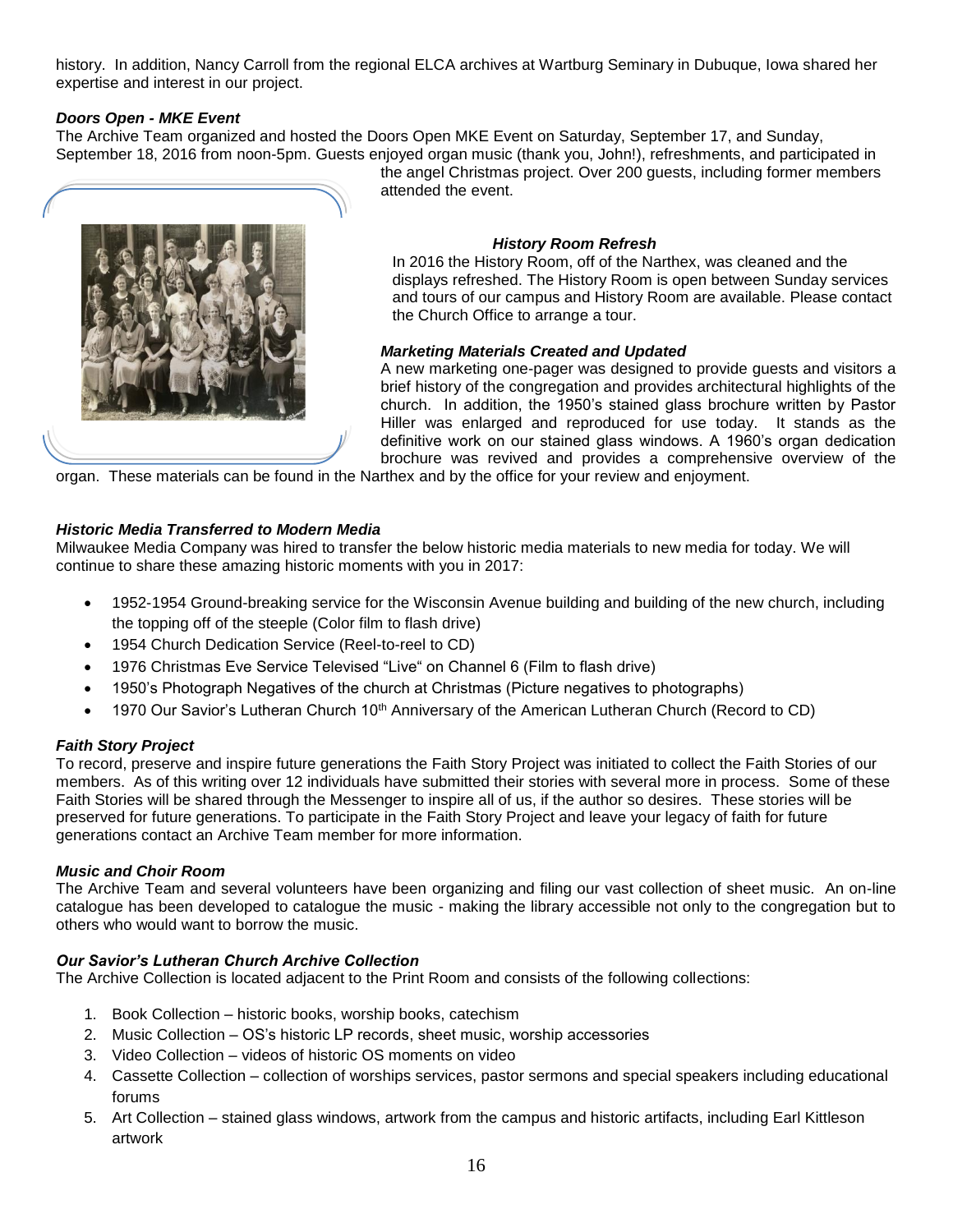- 6. OSLC Foundation minutes and financials
- 7. Committee Meeting Minutes council and committee minutes from the very beginning of OS in Norwegian and English

5. Penny Schwid 6. Pastor Keen

8. Faith Story Project – Capturing our members faith stories

The Archive Team thanks you for your donations and support as we preserve and protect our legacy for future generations. A special thank you to the Archive Team and Friends who have joined us in 2016!

*Archive Team Co-Chairs:* Joan Totten and Tim Larson *Archive Team:*

- 1. Sue Miklautsch
- 2. Marian & Dick Gielow
- 3. Karen Nimz
- 4. Lolita Lukach

To ensure the effectiveness and participation by all, gracious invitations to participate will be extended to all who have an interest.

### **REPORT OF THE EDUCATION TEAM**

by Cyndi Benner

The Education Ministry Team has been working hard to make education a reality here at OSLC. We have resurrected the Sunday School and are grateful to those members who have volunteered their time and talents to make our Advent Sunday School series a reality. Between two and four children were at the classes every week and seemed to enjoy the Bible Stories and crafts that were provided.

This past summer a week of Vacation Bible School was held here at OSLC. The theme of the program was "Meeting Jesus through people who work". There was a good turnout of children and we were blessed to have the help of young adults who were here in Milwaukee on a mission trip. Every day except Friday the children experienced some sort of field trip. These included a trip to Milwaukee City Hall, a walk down Wisconsin Avenue to the Humane Society of Wisconsin with a picnic following at Merrill Park, a visit to the Discovery World Center and a visit to a farm followed by a lunch at a restaurant. Although the weather was not always on our side, fun was had by all!

Going into the new church year we are working very hard to be able to continue our Sunday School program and look forward to providing quality education to both the young people and adults here at Our Savior's.

### **REPORT OF THE BUILDING AND GROUNDS TEAM**

by Jerry and LaVonne Williams

This has been a very busy year for Building and Grounds. We have gone through the church room by room cleaning, organizing, and getting rid of all unnecessary and outdated materials. Anything we found that was from our past history was brought to our Historical group to organize and sort. This work was done by many hands.

Besides our routine electrical and plumbing repairs, we had a major radiator leak in the storage room above what is now our History room. Also, there was a small roof leak in the Sanctuary. Both have been taken care of.

We have recently hired a part time employee, Spencer Jackson, to work on our floors. He is doing a great job stripping and waxing, and keeping the floors well maintained.

The front of the church has been dark for many year. We have hired an electric company to install new lighting fixtures on the church. Now the church is brightly lit for all to see. Also, when the lighting was completed, thanks to Doreen and Mike Festge, they hired Aaron Schwid to come in and re-landscaped the whole front area. With the new trees planted last year, it really looks nice.

In the back church entrance, we planted three chrysanthemum bushes to beautify the area. We did this in honor of Shirley Deer, Shirley Johnson, and Shirley Oakland. We call it our "Shirley Garden".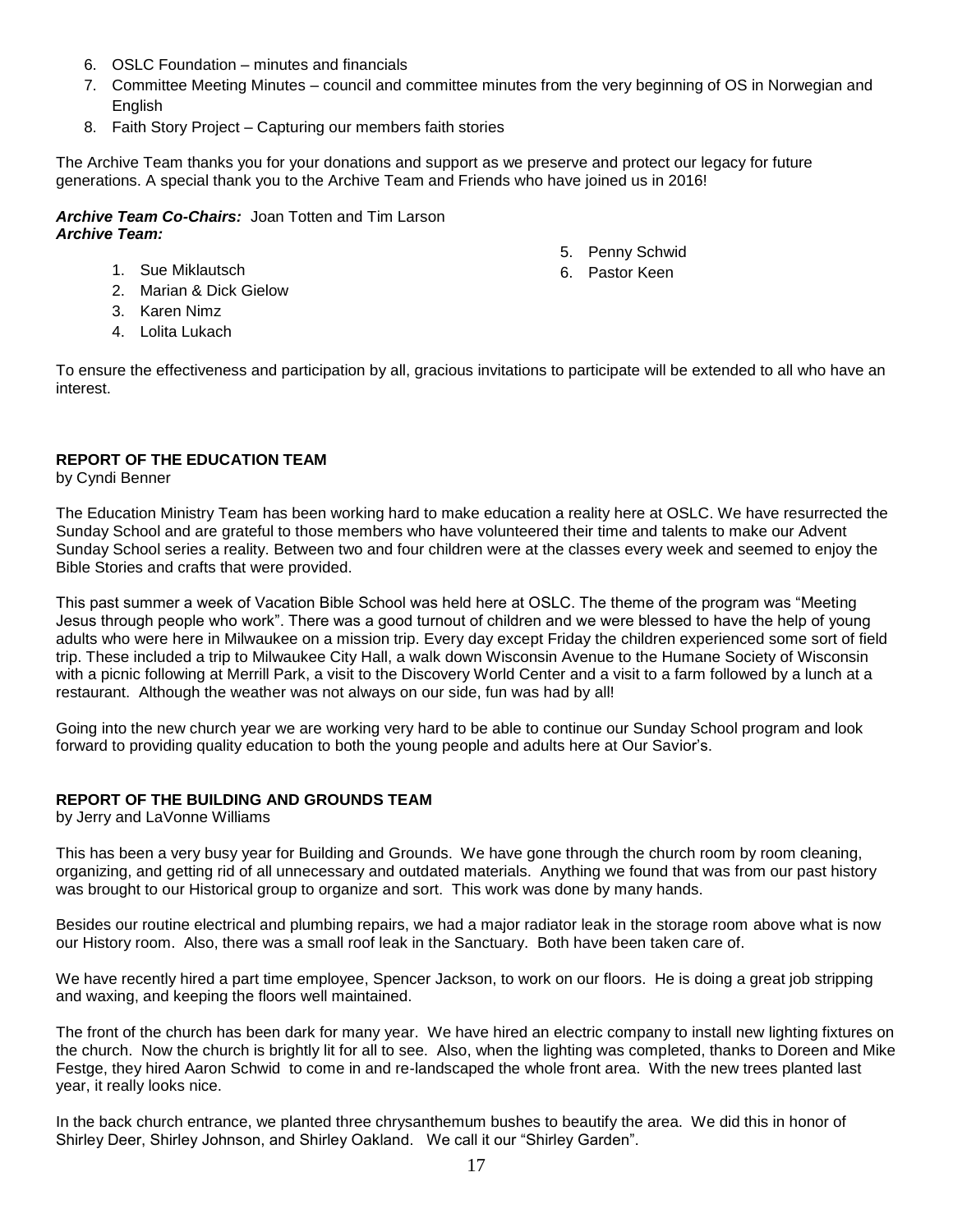This year we also cleaned out half the garage and maintained all the equipment we use. (Next year we will tackle the other side of the garage.) We have two large snowblowers that are in good working order and this year we got another used smaller Toro which can be easily used for smaller snow falls.

Another thing we accomplished this year was to tear out the old cabinets in the kitchen next to the refrigerator. We installed a hand washing sink in it's place and will soon add stainless steal shelving.

In the next year, we will continue to work hard to keep the church in good working order and to keep it clean and beautiful.

### **REPORT OF THE STEWARDSHIP TEAM**

by Penny Schwid

The Stewardship Team has been participating in the special consultant-led process by Stewardship for all Seasons (SAS). We have appreciated the leadership of the consultant, Mike Ward, and the fact that most of the costs were sponsored by Seibert Lutheran Foundation. The result of the SAS work is the new stewardship campaign that is being introduced today (January 29) at our 159th Annual Meeting to support the new strategic plan for 2017.

In this Annual Report you can read about the impact on peoples' lives through the ministry and activities of OSLC that your financial gifts supported in 2016. Here are just some of those:

In 2016...

about 18,000 were served at the Central City Churches food pantry.

100 or more a week attended the Narcotics Anonymous meetings and events.

more than 100 worship services were held - average attendance about 80.

50 Wednesday Prayer Services were held - average attendance about 75.

we provided space for meetings of OSLC groups .

we provided space for meetings of other groups including the Greater Milwaukee Synod.

we provided space for classes like diakonia™.

we rented an office to L&M Payee Service.

we rented parking lot space to Reformation Lutheran.

we hosted Serve Boldly youth and Boston University students who came to serve in Milwaukee, sleep on our floors and use our kitchen and restrooms.

said good-bye to saints among us whom we loved.

we laughed and cried and sang and prayed together.

we held our pastor and Anthony in prayer while we all grieved the passing of Cathy Keen.

we held a week of Vacation Bible School that showed children "Meeting Jesus through People in City", featuring people at work.

Central City Churches Outreach Ministry served lunch and refreshments to hungry people 4 days a week...about 1500 meals each month.

we collaborated with Near West Side Partners and Safe & Sound for a Halloween alternative called Trunk or Treat for children that brought out nearly 400 people.

Together we are making the new story of OSLC. Thank you for your support as we plan together, keeping our hearts and our eyes open to the future. What is God about to do? We are ready to find out! Pastor Patrick is leading us to be a church for the 21st century. The RENEW REJOICE! campaign will help support the vision. Watch for your invitation to make a financial commitment for 2017.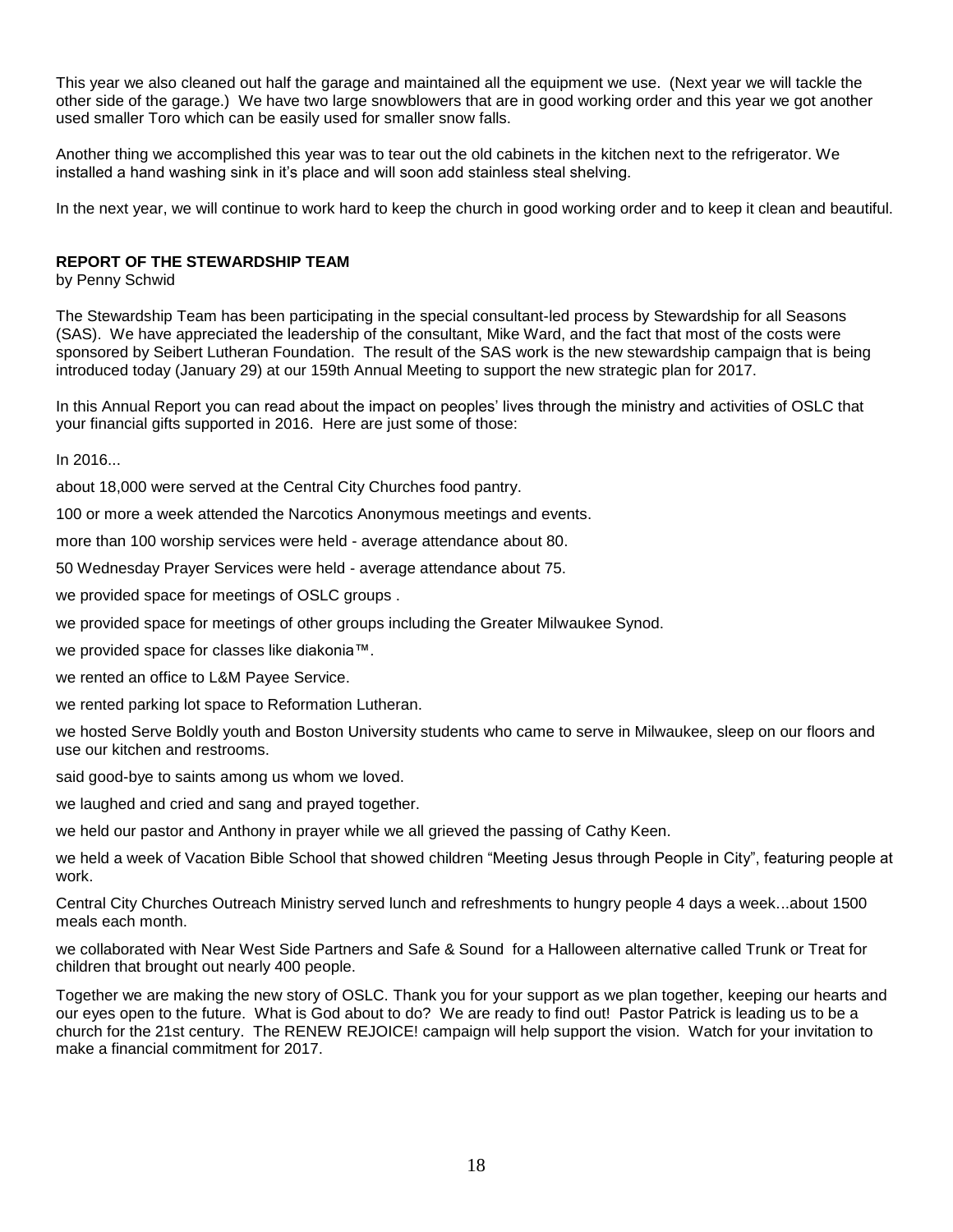### **REPORT OF OUR SAVIOR'S FOUNDATION, INC.**

by Frank Schultz

During 2016 the Foundation continued to address religious, educational and charitable activities for the benefit of Our Savior's Lutheran Church, Milwaukee, WI. The Foundation usually meets the third Monday of the odd numbered months. Meeting dates and times are included and published in the church calendar.

Members of the 2016 Foundation Board include: Linda Brown, Linda Moore, Paula Holman, Frank Schultz, Cheryl Viste and Vivian Watkins. Paul Brynildson was an ad hoc member of the Board, serving as Treasurer. Cheryl Viste and Linda Moore have completed their three year terms on the Board in 2016. I want to especially thank them for their service and thank the other Foundation Board members as well. In addition since I have been nominated to fill the position of OSLC Treasurer in 2017, I have resigned my position on the Foundation Board.

The Foundation ended 2015 with assets (including a checking account, investments in the stock market, stocks and cemetery plots) totaling approximately \$610K. The balance at the end of 2016 was approximately \$646K. The Foundation has a pending liability of \$67KL to OSLC to address shortfalls in the 2015 and 2016 church budgets. The Foundation also distributed almost \$18K in earning to OSLC during 2016.

2016 saw higher dividends paid and increased stock values over the past several years. The Foundation also received gifts and memorials of over \$40K during 2016.

During 2016 the Foundation began to investigate the possibility of hiring a financial advisor to offer a review of our present investments and prepare a strategy for a future investment program. The Board was concerned that our long-standing investment policy was not "in tune" with current economic conditions. To date the Foundation has interviewed three (3) financial advisors representing a wide range of financial firms, from very large to small. Most large financial firms charge a fee of 1% of assets per year for their services. In our case, that would be over \$5K for next year. The smallest financial firm interviewed worked on a "fee per service" arrangement, charging \$200/hour. These firms would assess the Foundation's goals, review current investments, and suggest a future investment strategy. The Foundation may interview more firms before making a final decision on hiring a financial advisor. We welcome comments as we move forward on this project.

Another significant action taken by the Foundation during 2016 was to increase the percentage of assets that can be distributed to OSLC in any year from 10% to 40%. It was hoped this would allow the Foundation to meet budget shortfalls for OSLC for the next three (3) years. It does, however, make it somewhat easier to carry large deficits in the OSLC operating budget. The Foundation Board welcomes your comments on this matter.

Respectfully submitted, Frank Schultz